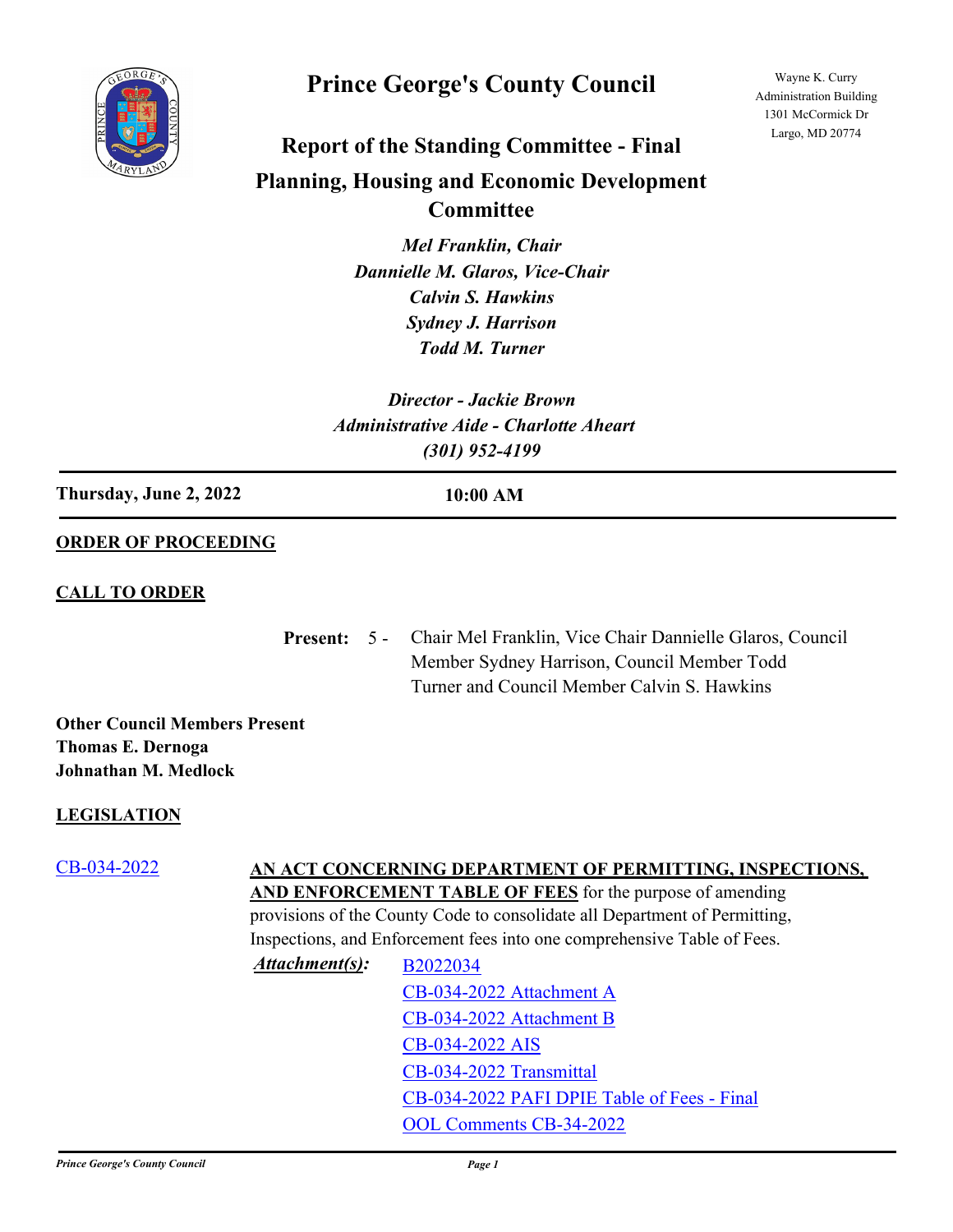**A motion was made by Council Member Turner, seconded by Vice Chair Glaros, that this Council Bill be Favorably recommended with amendments to the County Council. The motion carried by the following vote:**

**Aye:** 5 - Franklin, Glaros, Harrison, Turner and Hawkins

## [CB-035-2022](http://princegeorgescountymd.legistar.com/gateway.aspx?m=l&id=/matter.aspx?key=14702) **AN ACT CONCERNING SHORT-TERM RENTAL, SINGLE-FAMILY**

**RENTAL AND MULTI-FAMILY RENTAL LICENSE FEES** for the purpose of enacting new fees for second reviews and re-inspections of Short-Term Rental Licenses, Single-Family and Multi-family Rental Licenses, and expired Multi-family Rental Licenses. Specifically, this Bill creates new fees for the following licensing activity: (1) \$100.00 fee for reinspection of Short-Term and Single-Family Rental License applications; (2) \$100.00 fee for the second review of the Short-Term Rental License, Single-Family, and Multi-family Rental License application; and (3) \$500.00 fee for the renewal of expired Multi-family Rental Licenses.

*Attachment(s):* [B2022035](http://princegeorgescountymd.legistar.com/gateway.aspx?M=F&ID=43507285-0d59-46e3-87d1-29145cf33023.docx) [CB-035-2022 Attachment](http://princegeorgescountymd.legistar.com/gateway.aspx?M=F&ID=19c7b159-71c8-4667-a08b-6dfca0b476ea.pdf) [CB-035-2022 AIS](http://princegeorgescountymd.legistar.com/gateway.aspx?M=F&ID=8dcbcb2a-acf5-4bb0-99ee-f1a45542c94b.pdf) [CB-035-2022 Transmittal](http://princegeorgescountymd.legistar.com/gateway.aspx?M=F&ID=c721ede6-7a64-4a97-bef3-88766cab3c3f.pdf) [OOL Comments CB-35-2022](http://princegeorgescountymd.legistar.com/gateway.aspx?M=F&ID=c95a5c24-b41d-4d93-b5ef-553206690aca.pdf) [CB-035-2022\\_CR-061-2022 PAFI Short Term](http://princegeorgescountymd.legistar.com/gateway.aspx?M=F&ID=e7cb54c6-235a-4f36-b9ee-35fcc8c558f8.pdf)  Others Rental Fee Increase - Final

**A motion was made by Council Member Turner, seconded by Council Member Hawkins, that this Council Bill be Favorably recommended with amendments to the County Council. The motion carried by the following vote:**

**Aye:** 5 - Franklin, Glaros, Harrison, Turner and Hawkins

[CB-036-2022](http://princegeorgescountymd.legistar.com/gateway.aspx?m=l&id=/matter.aspx?key=14704) **AN ACT CONCERNING BUSINESS LICENSE RENEWAL LATE FEE** for the

purpose of adopting a new late fee of \$100 to renew an expired business license.

*Attachment(s):* [B2022036](http://princegeorgescountymd.legistar.com/gateway.aspx?M=F&ID=10afb599-9e3c-48ad-89bd-e46f140d8247.docx) [CB-036-2022 Attachment A](http://princegeorgescountymd.legistar.com/gateway.aspx?M=F&ID=73e53bea-1435-49ff-af9e-8a1652e74f00.pdf) [CB-036-2022 Attachment B](http://princegeorgescountymd.legistar.com/gateway.aspx?M=F&ID=aa7ab384-3127-4f54-9ce5-04dd7e22fa68.xlsx) [CB-036-2022 Transmittal](http://princegeorgescountymd.legistar.com/gateway.aspx?M=F&ID=c8cb1b95-2ea0-43c9-b6ec-53744990497d.pdf) [CB-036-2022 AIS](http://princegeorgescountymd.legistar.com/gateway.aspx?M=F&ID=64f95f60-fc71-4035-af8a-dd4387d183e0.pdf) [CB-036-2022\\_CR-062-2022 PAFI Renewal Late](http://princegeorgescountymd.legistar.com/gateway.aspx?M=F&ID=c0937490-a719-43af-af7e-c09fe9c682bd.pdf)  Fee - Final [OOL Comments CB-36-2022](http://princegeorgescountymd.legistar.com/gateway.aspx?M=F&ID=fa8921bf-b29a-4617-9cb3-c8b3e1256a7e.pdf)

**A motion was made by Council Member Turner, seconded by Council Member Hawkins, that this Council Bill be Favorably recommended with**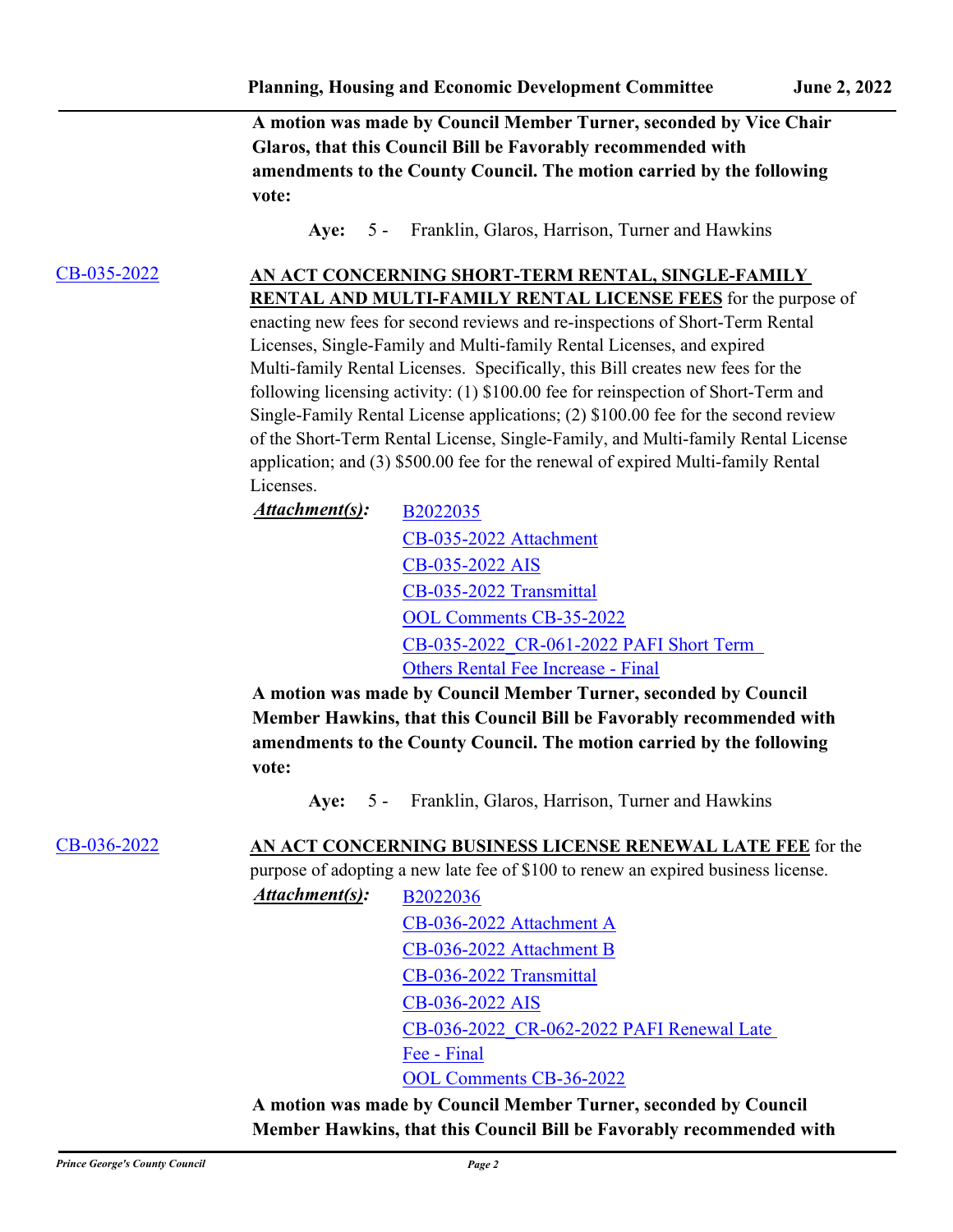**amendments to the County Council. The motion carried by the following vote:**

**Aye:** 5 - Franklin, Glaros, Harrison, Turner and Hawkins

## [CR-061-2022](http://princegeorgescountymd.legistar.com/gateway.aspx?m=l&id=/matter.aspx?key=14701) **A RESOLUTION CONCERNING DEPARTMENT OF PERMITTING,**

**INSPECTIONS AND ENFORCEMENT** for the purpose of adopting new fees for second reviews and re-inspections of Short-Term Rental Licenses, Single-Family and Multifamily Rental Licenses, and expired Multifamily Rental Licenses. Specifically, this Resolution creates new fees for the following licensing activity: (1) \$100.00 fee for re-inspection of Short-Term and Single-Family Rental License applications; (2) \$100.00 fee for the second review of the Short-Term Rental License, Single-Family, and Multifamily Rental License applications; and (3) \$500.00 fee for the renewal of expired Multifamily Rental Licenses, with such increase to be approved by the County Council after notice and public hearing.

*Attachment(s):* [R2022061](http://princegeorgescountymd.legistar.com/gateway.aspx?M=F&ID=04973422-87d2-4101-9f26-d2b391b78878.docx)

[CR-061-2022 Attachment A](http://princegeorgescountymd.legistar.com/gateway.aspx?M=F&ID=6bab5387-0f0b-410a-8ae7-165486751be3.pdf) [CR-061-2022 Attachment B](http://princegeorgescountymd.legistar.com/gateway.aspx?M=F&ID=517b088c-8a18-4240-8a4c-b5b0148f8e09.xlsx) [CR-061-2022 AIS](http://princegeorgescountymd.legistar.com/gateway.aspx?M=F&ID=bd131181-9480-4979-b101-f70617032040.pdf) [CR-061-2022 Transmittal](http://princegeorgescountymd.legistar.com/gateway.aspx?M=F&ID=433e868a-22a2-4847-8b9d-c8f2b7970009.pdf) [OOL Comments CR-61-2022](http://princegeorgescountymd.legistar.com/gateway.aspx?M=F&ID=840cf27c-d91c-487b-91f2-73e67ee19988.pdf)

**A motion was made by Council Member Hawkins, seconded by Council Member Harrison, that this Resolution be Favorably recommended to the County Council. The motion carried by the following vote:**

**Aye:** 5 - Franklin, Glaros, Harrison, Turner and Hawkins

## [CR-062-2022](http://princegeorgescountymd.legistar.com/gateway.aspx?m=l&id=/matter.aspx?key=14703) **A RESOLUTION CONCERNING BUSINESS LICENSE RENEWAL LATE**

FEE for the purpose of adopting a new late fee of \$100 to renew each expired business license.

*Attachment(s):* [R2022062](http://princegeorgescountymd.legistar.com/gateway.aspx?M=F&ID=0c22f406-176d-48b1-829b-94376f0793aa.docx)

[CR-062-2022 Attachment A](http://princegeorgescountymd.legistar.com/gateway.aspx?M=F&ID=d540a8a4-70db-4c4b-b52c-7d34b0607475.pdf) [CR-062-2022 Attachment B](http://princegeorgescountymd.legistar.com/gateway.aspx?M=F&ID=8d44cd5e-e134-47a9-a268-156795c82a78.xlsx) [CR-062-2022 AIS](http://princegeorgescountymd.legistar.com/gateway.aspx?M=F&ID=da7258ad-facb-4a60-b323-1d71516e79dd.pdf) [CR-062-2022 Transmittal](http://princegeorgescountymd.legistar.com/gateway.aspx?M=F&ID=db69217d-917e-4f0d-a295-4dc251e57d47.pdf) [OOL Comments CR-62-2022](http://princegeorgescountymd.legistar.com/gateway.aspx?M=F&ID=6e668dc7-3f0b-4b3d-9008-9d428da9ffb6.pdf)

**A motion was made by Council Member Turner, seconded by Council Member Hawkins, that this Resolution be Favorably recommended with amendments to the County Council. The motion carried by the following vote:**

**Aye:** 5 - Franklin, Glaros, Harrison, Turner and Hawkins